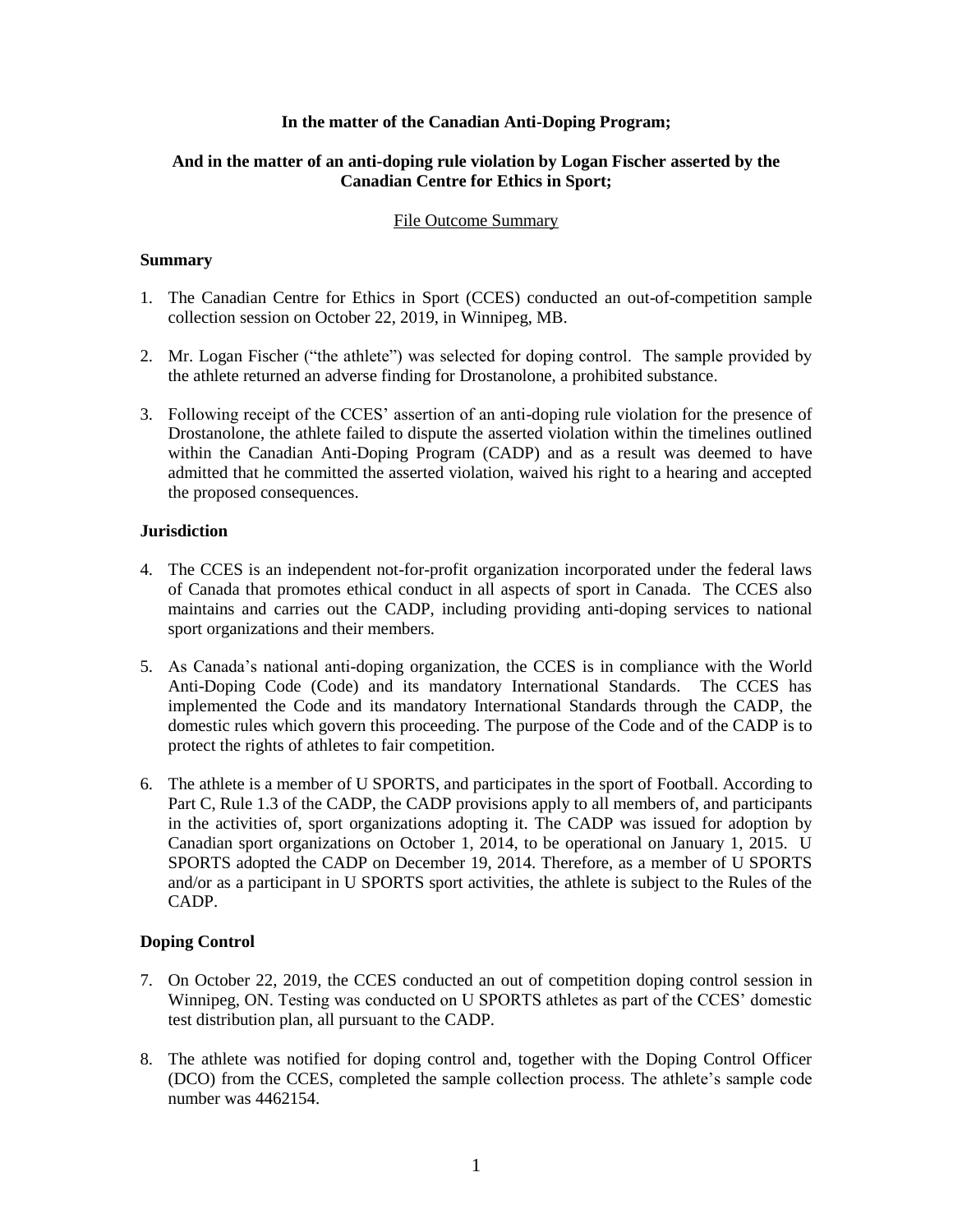9. On October 25, 2019, the athlete's sample was received by World Anti-Doping Agency (WADA) accredited laboratory, the INRS-Institut Armand-Frappier (INRS), in Laval, QC.

#### **Results Management**

- 10. The adverse analytical finding was received from the INRS on November 10, 2019. The Certificate of Analysis indicated the presence of Drostanolone.
- 11. Drostanolone is classified as a prohibited substance on the 2019 WADA Prohibited List.
- 12. On November 13, 2019, the CCES commenced an initial review into the athlete's adverse finding. On November 19, 2019, in response to the CCES initial review the athlete accepted a voluntary provisional suspension.
- 13. On November 29, 2019, the CCES formally asserted a violation against the athlete for the presence of a prohibited substance.
- 14. In accordance with CADP Rule 10.2.1, the standard sanction for an intentional doping violation involving the presence of a prohibited substance (non-specified substance), is a four (4) year period of ineligibility. The CCES proposed the standard four (4) year sanction within its assertion of November 29, 2019.

#### **Confirmation of Violation and Sanction**

- 15. In accordance with CADP Rule 7.10.2, which was specifically referenced within the assertion letter, the CCES informed the athlete on November 29, 2019 that, should the athlete take no further action to dispute the asserted violation within 30 days of the letter ( he would be deemed to have waived his right to a hearing and thereby accepts the four (4) year sanction proposed by the CCES.
- 16. On December 5, 2019, the athlete participated in an Administrative call with the Sport Resolution Centre of Canada (SDRCC) where he was reminded of the specified deadline to request or waive his right to a hearing. Following the athlete's participation on the Administrative call, the CCES adjusted the 30-day deadline for him to request or waive his right to a hearing, to January 6, 2020.
- 17. On December 19, 2019, the athlete was reminded by email of the provisions of CADP Rule 7.10.2.
- 18. As no further action was taken by the athlete to dispute the asserted violation by January 6, 2020, the CCES relies on the provisions contained in CADP Rule 7.10.2. Accordingly, effective January 6, 2020 by reason of the deemed Waiver, an anti-doping rule violation has been confirmed against the athlete for the presence of the identified prohibited substances. In accordance with CADP Rule 10.2.1 the sanction for this violation is a four (4) year period of ineligibility, which commenced on November 19, 2019 and concludes on November 18, 2023.
- 19. In accordance with CADP Rules 7.9.2 and 10.11 the athlete's period of ineligibility will formally conclude on November 18, 2023.